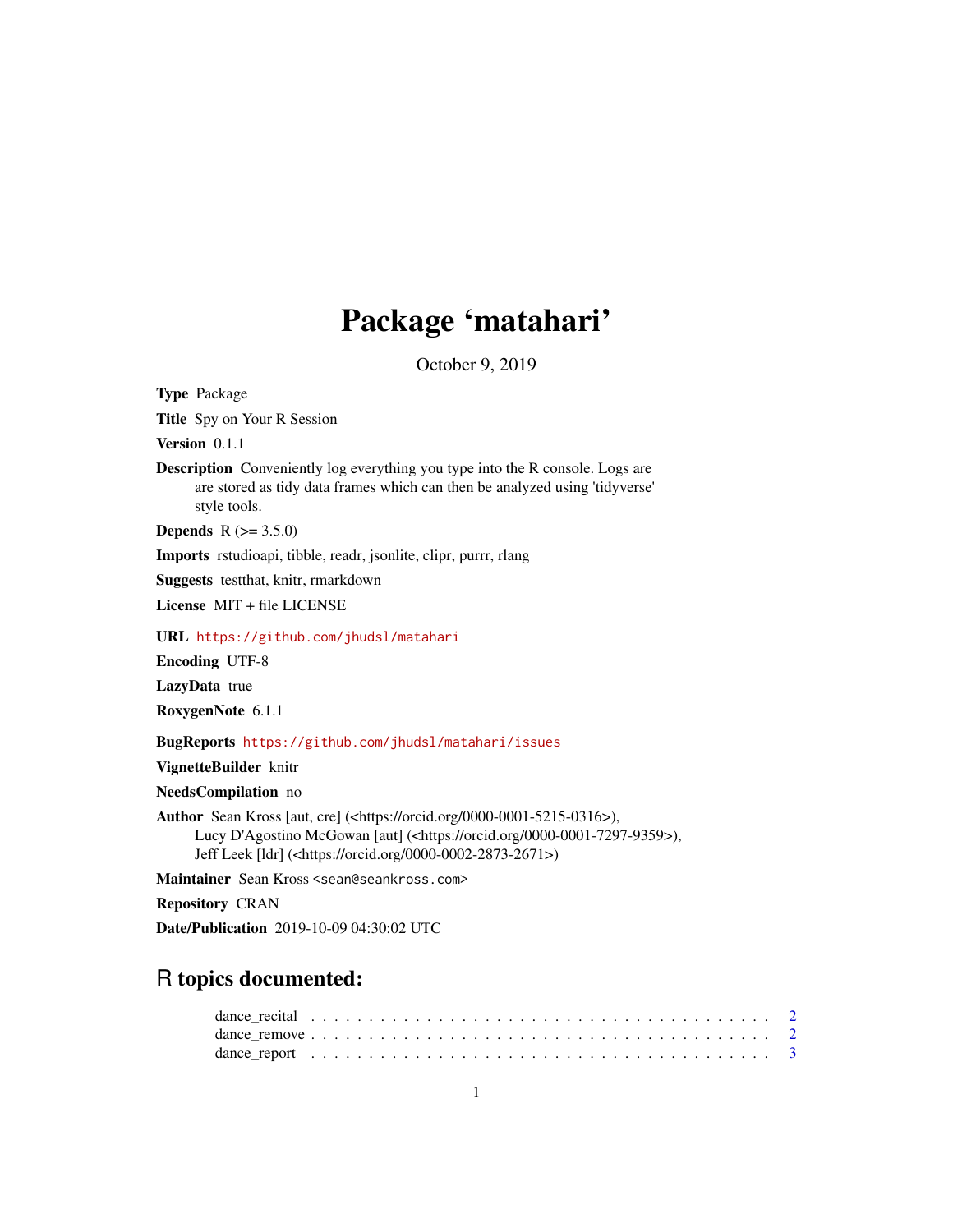# <span id="page-1-0"></span>2 dance\_remove

|       | dance save $\dots \dots \dots \dots \dots \dots \dots \dots \dots \dots \dots \dots \dots \dots \dots \dots \dots$  |  |  |  |  |  |  |  |  |  |  |  |  |  |  |  |  |  |  |  |  |  |
|-------|---------------------------------------------------------------------------------------------------------------------|--|--|--|--|--|--|--|--|--|--|--|--|--|--|--|--|--|--|--|--|--|
|       | dance start $\dots \dots \dots \dots \dots \dots \dots \dots \dots \dots \dots \dots \dots \dots \dots \dots \dots$ |  |  |  |  |  |  |  |  |  |  |  |  |  |  |  |  |  |  |  |  |  |
|       |                                                                                                                     |  |  |  |  |  |  |  |  |  |  |  |  |  |  |  |  |  |  |  |  |  |
|       |                                                                                                                     |  |  |  |  |  |  |  |  |  |  |  |  |  |  |  |  |  |  |  |  |  |
| Index |                                                                                                                     |  |  |  |  |  |  |  |  |  |  |  |  |  |  |  |  |  |  |  |  |  |

dance\_recital *Create a matahari-esque data frame from a file.*

#### Description

Create a matahari-esque data frame from a file.

#### Usage

```
dance_recital(code, evaluate = TRUE)
```
# Arguments

| code     | A string or the path to a file containing R code.                 |
|----------|-------------------------------------------------------------------|
| evaluate | Logical, indicating whether to evaluate the code, default is TRUE |

#### Examples

```
code_file <- system.file("test", "sample_code.R", package = "matahari")
dance_recital(code_file)
```
dance\_remove *Remove your logging history.*

#### Description

Remove your logging history.

# Usage

```
dance_remove()
```
#### Value

Either TRUE if the log was removed or FALSE if the log does not exist (invisibly).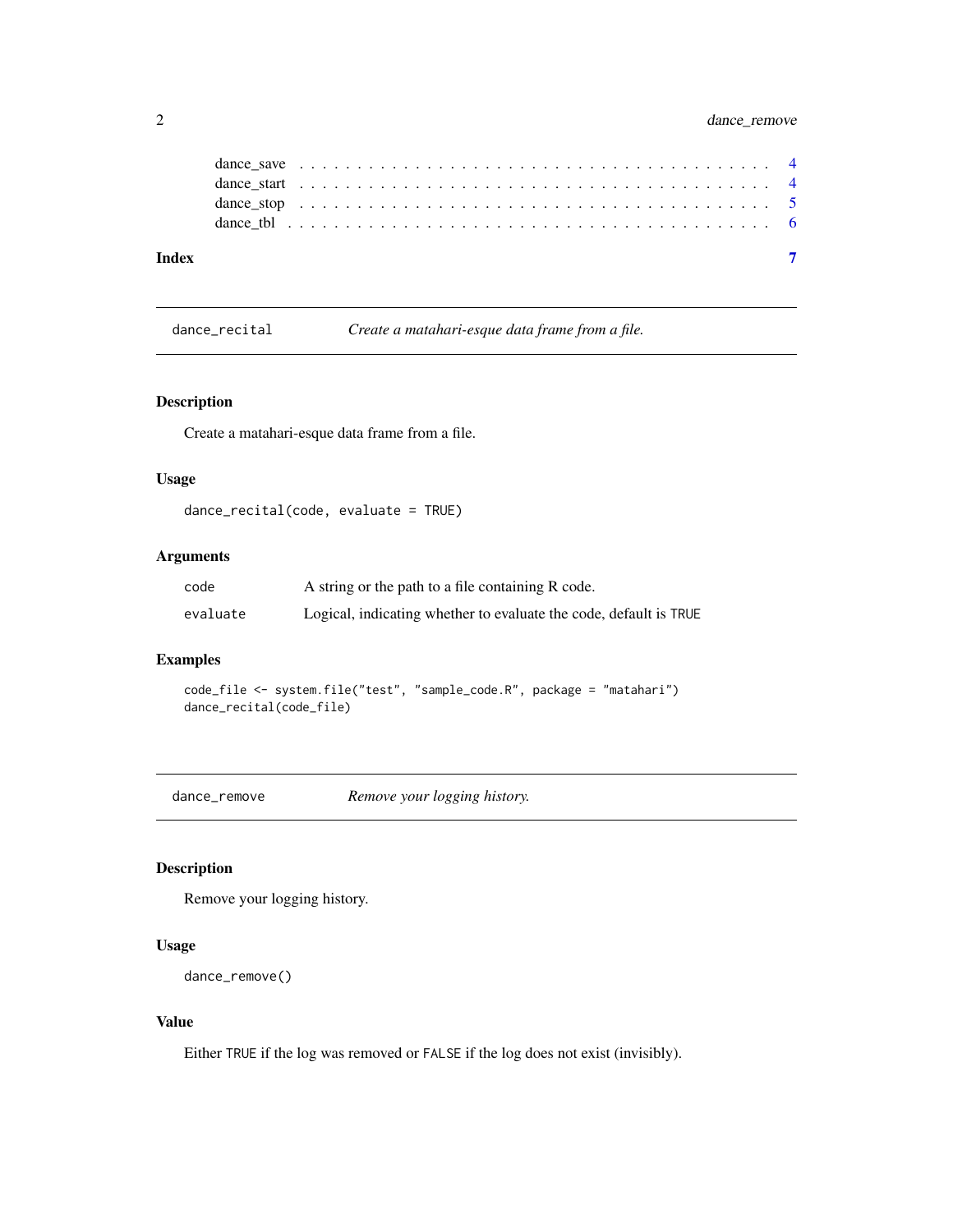# <span id="page-2-0"></span>dance\_report 3

#### Examples

```
dance_start()
"Hello!"
4 + 4
dance_stop()
dance_tbl()
dance_remove()
dance_tbl()
```
## Not run:

## End(Not run)

dance\_report *Copy the log to your clipboard.*

# Description

Copy the log to your clipboard.

#### Usage

```
dance_report(...)
```
#### Arguments

... Developer options.

#### Examples

```
## Not run:
```

```
dance_start()
"Hello!"
4 + 4
dance_stop()
dance_report()
## End(Not run)
```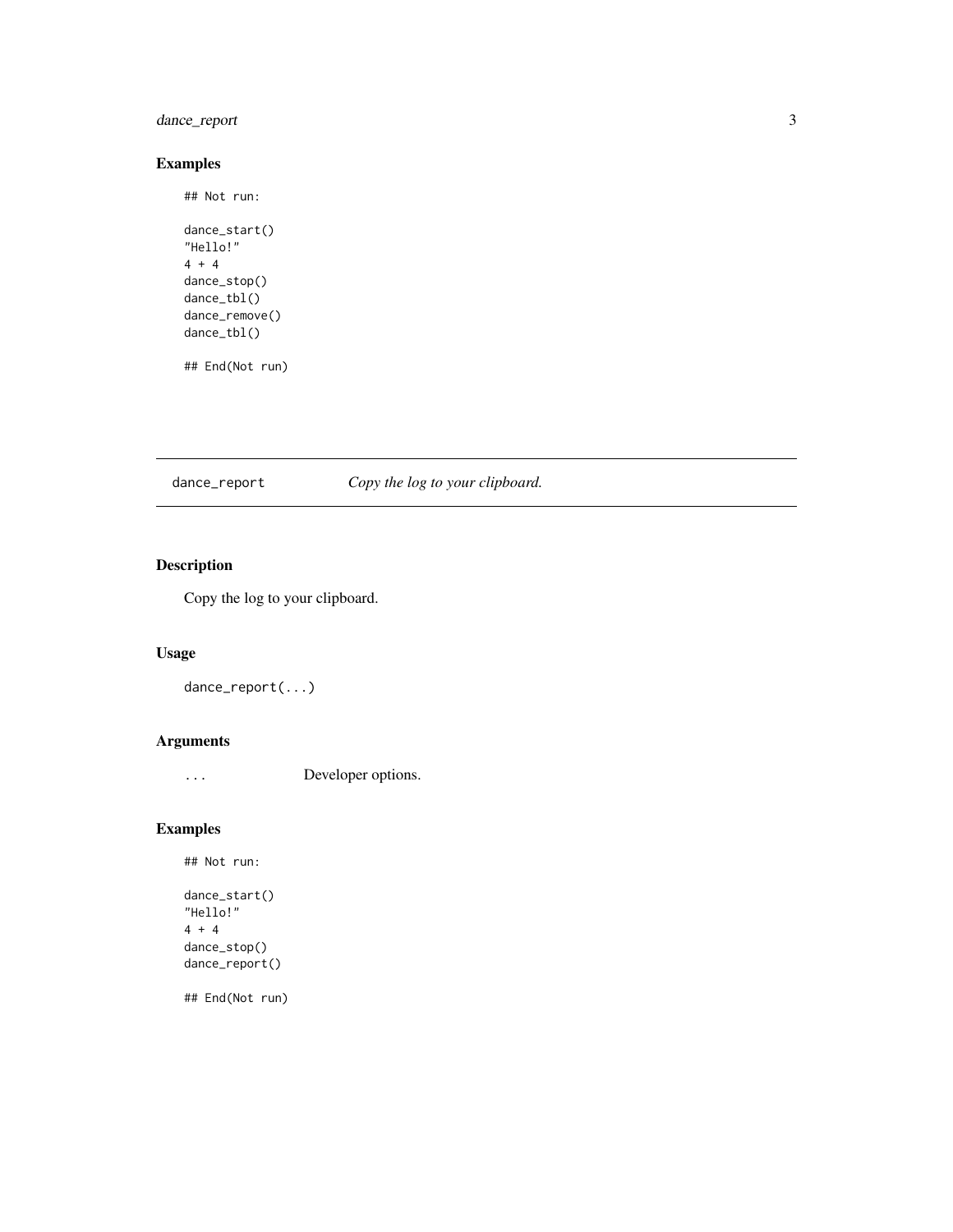<span id="page-3-0"></span>

#### Description

Save the log as an rds file.

#### Usage

dance\_save(path)

#### Arguments

path The path to the rds file.

#### Examples

## Not run:

```
dance_start()
"Hello!"
4 + 4
dance_stop()
dance_save("session.rds")
## End(Not run)
```
dance\_start *Start Spying*

#### Description

Start logging your R console activity. If you're using RStudio the contents of your current editor tab will also be tracked. All logging takes place when R code is executed in the R console.

#### Usage

```
dance_start(expr = TRUE, value = FALSE, path = FALSE,
 contents = FALSE, selection = FALSE)
```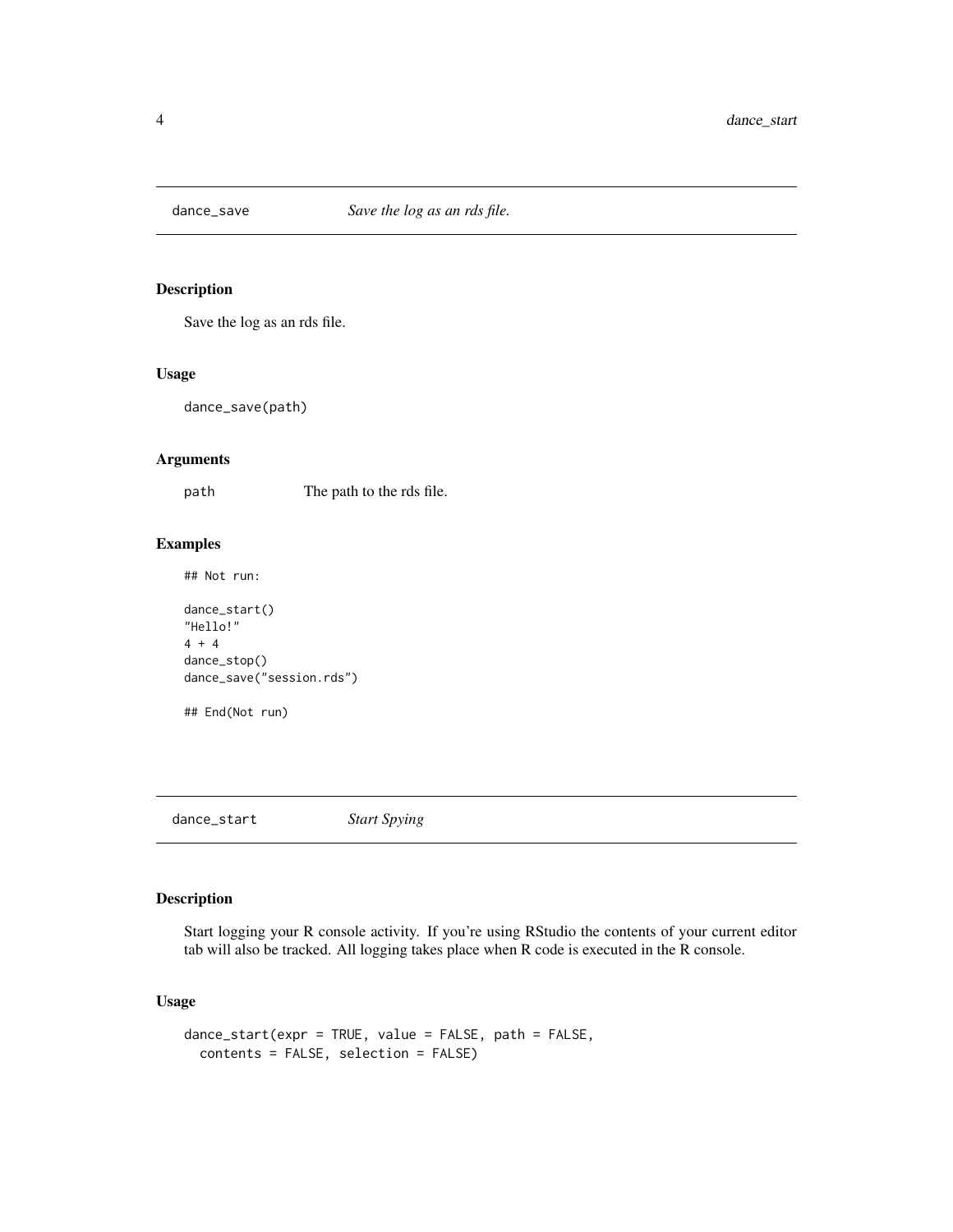# <span id="page-4-0"></span>dance\_stop 5

#### Arguments

| expr      | The R expressions typed into the R console will be logged unless this is set to<br>FALSE.                      |
|-----------|----------------------------------------------------------------------------------------------------------------|
| value     | Values that are computed on the R console will be logged unless this is set to<br>FALSE.                       |
| path      | The path to the file in focus on the RStudio editor will be logged unless this is<br>set to FALSE.             |
| contents  | The file contents of the RStudio editor tab in focus will be logged unless this is<br>set to FALSE.            |
| selection | The text that is highlighted in the RStudio editor tab in focus will be logged<br>unless this is set to FALSE. |

# Examples

dance\_start() "Hello!" 4 + 4  $x \le -7$ x^2  $rm(x)$ x dance\_stop() ## End(Not run)

## Not run:

dance\_stop *Stop Spying*

#### Description

Pause the current logging session.

#### Usage

```
dance_stop()
```
### Value

TRUE if logging was taking place, otherwise FALSE (invisibly).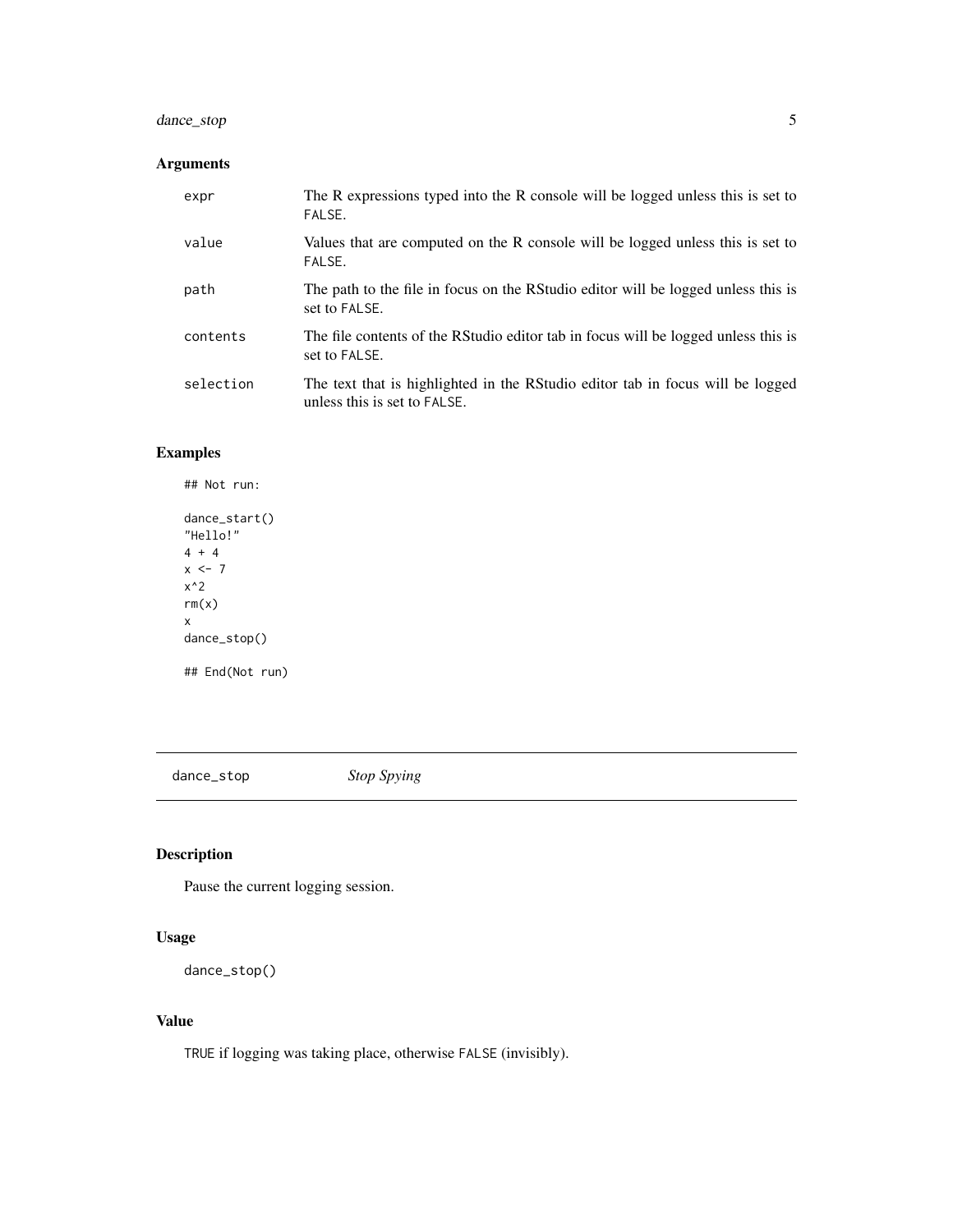# Examples

## Not run:

```
dance_start()
"Hello!"
4 + 4x \le -7x^{\wedge}2rm(x)x
dance_stop()
## End(Not run)
```
#### dance\_tbl *Get the log as a tibble*

# Description

Get the log as a tibble

#### Usage

dance\_tbl()

#### Value

Either a [tibble::tibble\(\)](#page-0-0) containing your logged history or NULL. if there is no log.

# Examples

## Not run: dance\_start()

"Hello!" 4 + 4 dance\_stop() dance\_tbl()

## End(Not run)

<span id="page-5-0"></span>